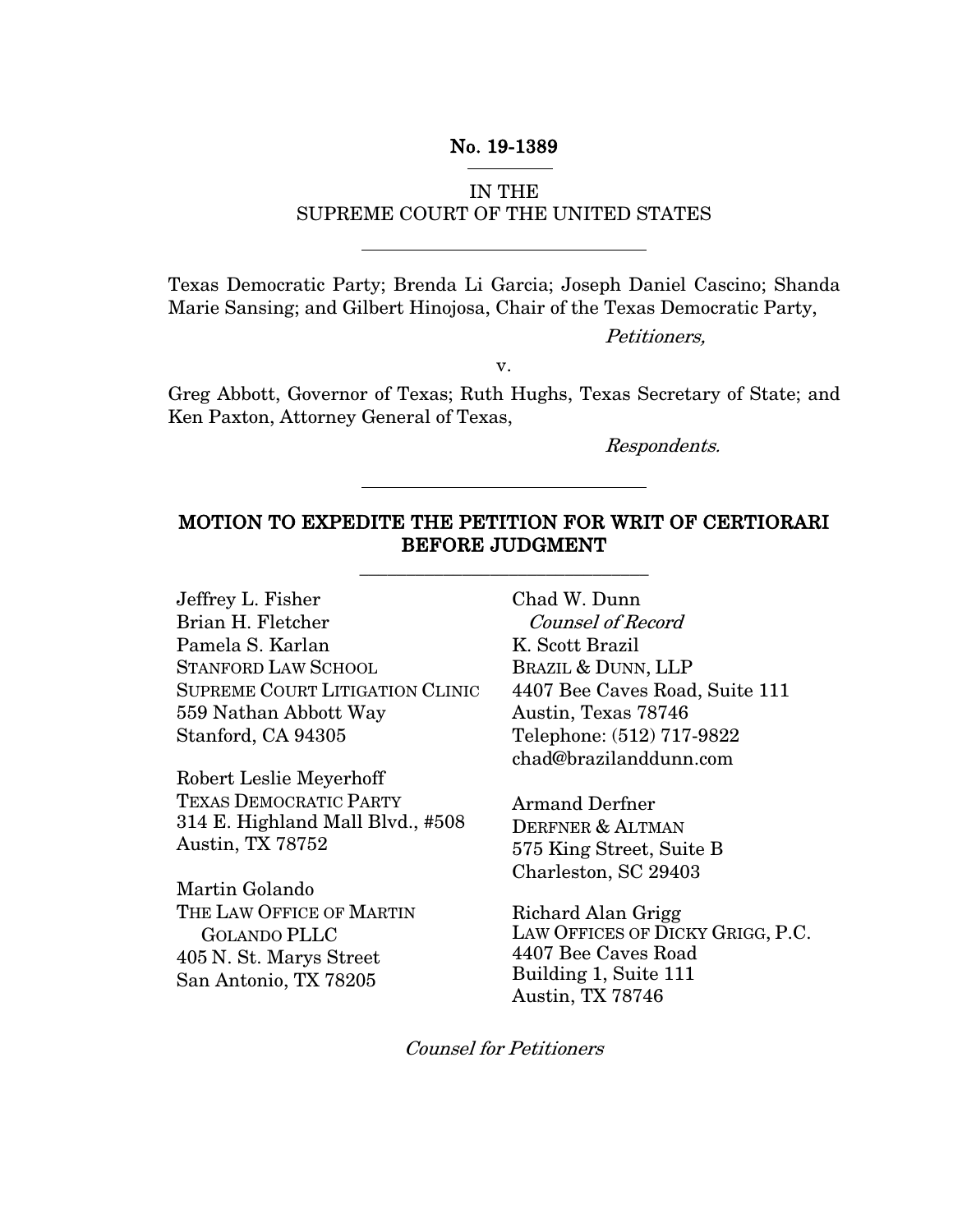# TABLE OF CONTENTS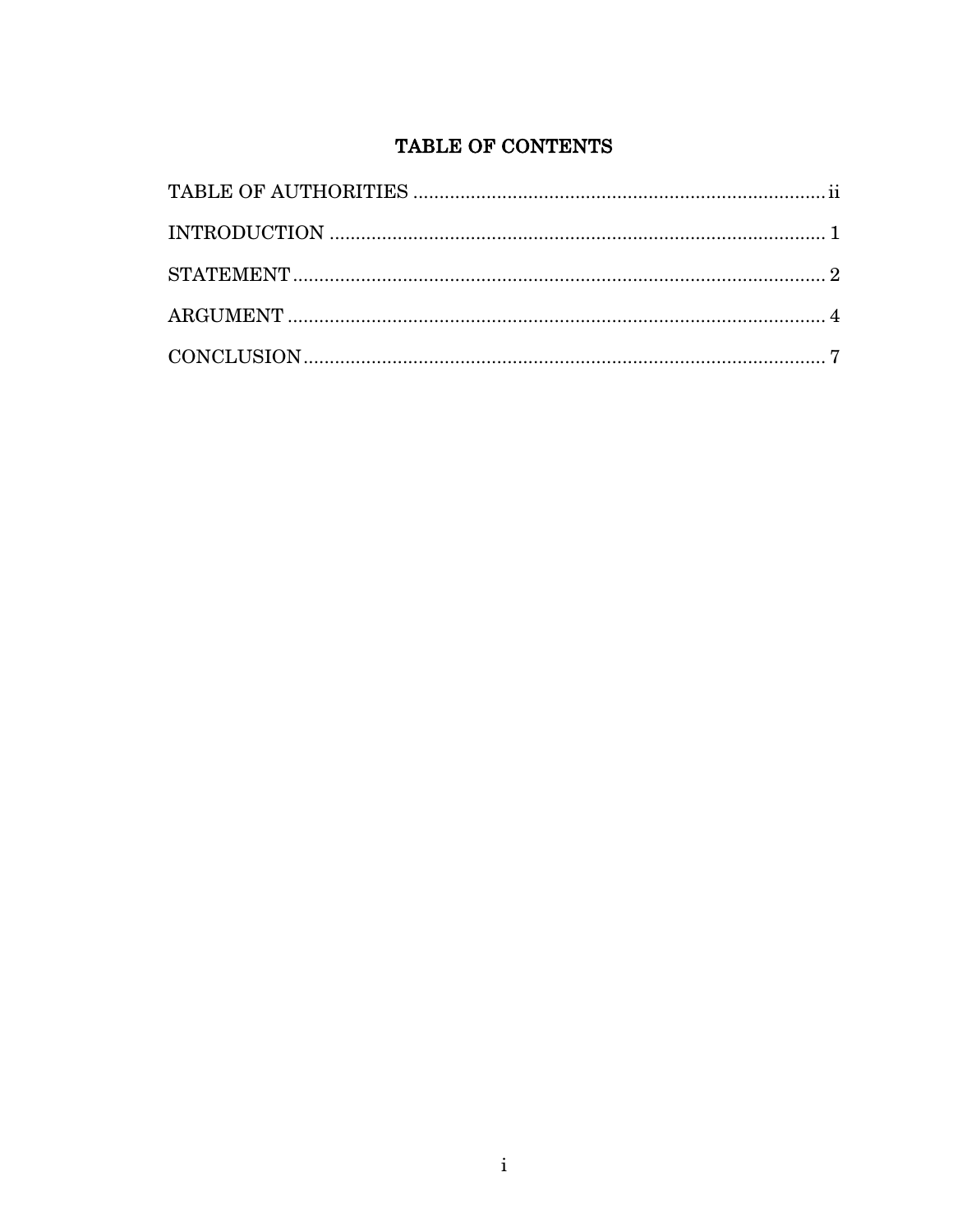# TABLE OF AUTHORITIES

## Cases

| Bostock v. Clayton Cty., Georgia, 2020 WL 3146686 (U.S. June 15, |  |
|------------------------------------------------------------------|--|
|                                                                  |  |
|                                                                  |  |
|                                                                  |  |
| Tully v. Okeson, No. 1:20-cv-01271-JPH-DLP (S.D. Ind. 2020)      |  |
| <b>Constitutional Provision</b>                                  |  |

|--|--|--|--|--|

## **Statutes**

## Rules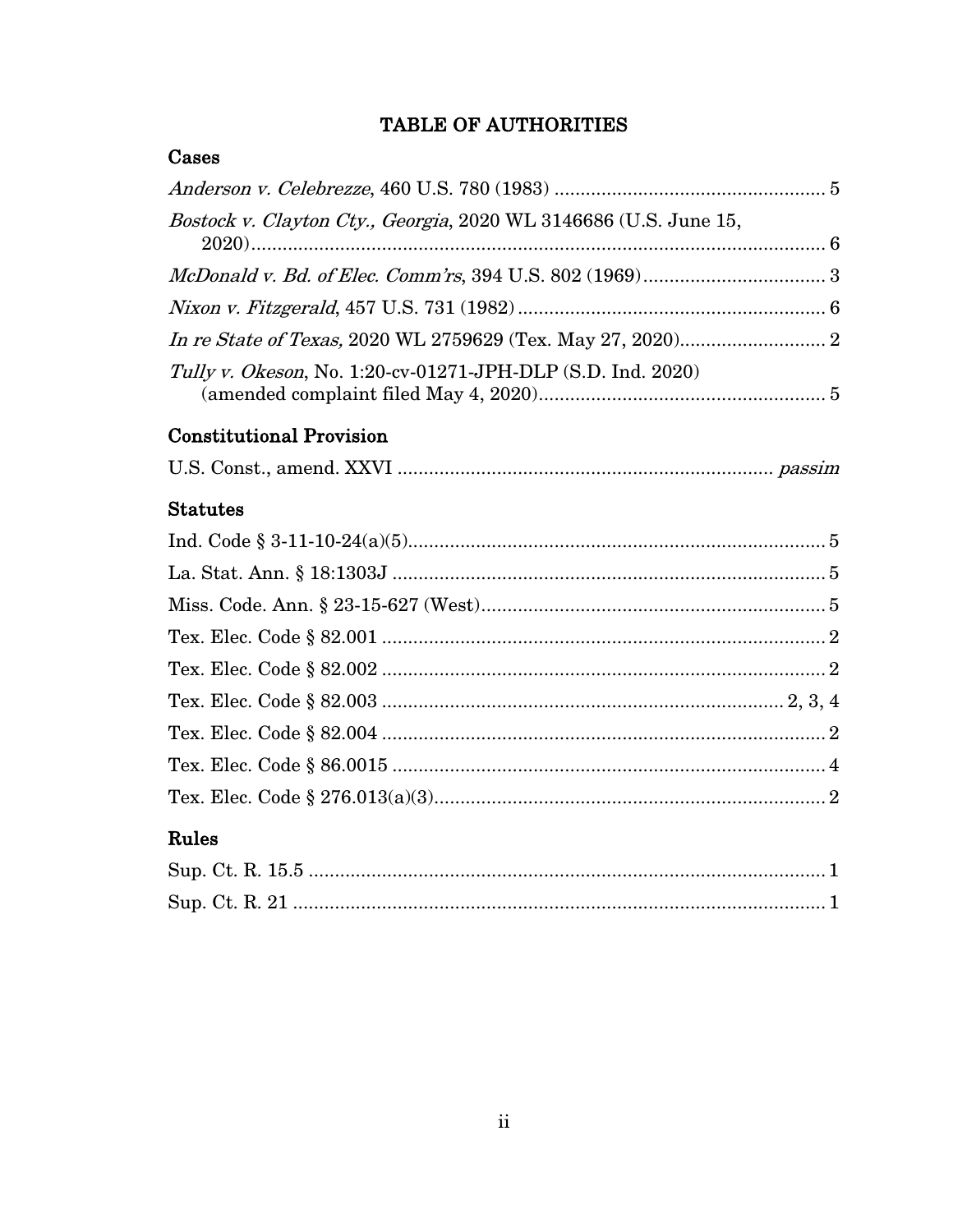#### INTRODUCTION

Pursuant to this Court's Rule 21, petitioners move for expedited consideration of this petition for writ of certiorari before judgment, filed on June 16, 2020, to review the decision of the United States District Court for the Western District of Texas on May 19, 2020. In that decision, the district court held that Texas's limitation of no-excuse vote-by-mail to citizens over the age of sixty-five likely violated the Twenty-Sixth Amendment and issued a preliminary injunction ordering Texas to permit voters under the age of sixtyfive to cast mail-in ballots during the pendency of the COVID-19 pandemic. Petitioners simultaneously filed an application for an order from this Court vacating the Fifth Circuit's order staying the district court's injunction. See 19A1055. Because of the importance of the question presented for review, the urgent need for its prompt resolution, and the fact that judicial economy would be best served without further proceedings in the courts below, petitioners request that, if this Court does not grant the application, the Court consider the petition on an expedited schedule.

First, petitioners request that respondents be directed to file a response to the petition on or before July 1, 2020. Petitioners waive the 14-day waiting period for reply briefs under Rule 15.5 and ask that the petition be distributed to the Court immediately upon respondents filing their brief. (Petitioners may file a reply to respondents' brief in opposition but do not want to delay distribution of the petition.)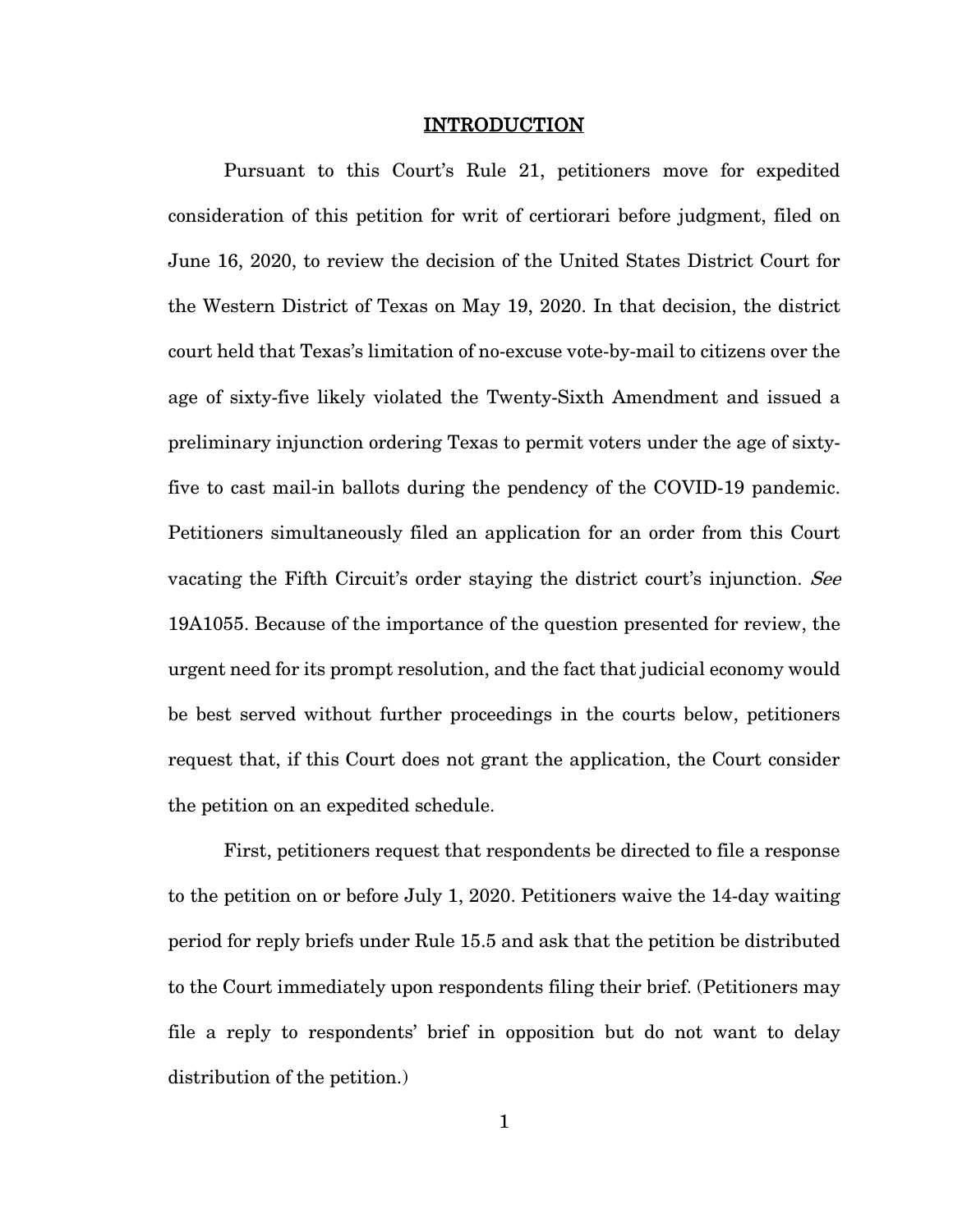Second, if the Court grants the petition, petitioners also request that the Court set an expedited briefing schedule and either resolve the case on the briefs or schedule a special argument session so that the Court can issue its decision by October 5, 2020.

Petitioners have conferred with counsel for respondents and asked for their positions on the relief requested in this motion. Counsel for respondents stated that they were opposed to all of the relief requested.

#### **STATEMENT**

1. The Fifth Circuit acknowledged, and respondents have never disputed, that the Texas Election Code "facially discriminates on the basis of age," Pet. App. 20a, with respect to the right to cast a vote-by-mail ballot. Voters age sixty-five and older can request a vote-by-mail ballot without any excuse, Tex. Elec. Code § 82.003, while voters below the age of sixty-five have the right to vote by mail only if they qualify for one of three excuses: (1) "absence from county of residence," *id.*  $\S 82.001$ ; (2) "disability," *id.*  $\S 82.002$ ; or (3) "confinement in jail," *id.*  $\S$  82.004. Further, Texas law criminalizes causing "any intentionally misleading statement, representation, or information to be provided . . . on an application for ballot by mail." Id.  $\S 276.013(a)(3)$ . The Texas Supreme Court has held, in a definitive construction of Texas law, that the lack of immunity to the COVID-19 virus does not qualify as a "disability" within the meaning of Section 82.002. In re State of Texas, 2020 WL 2759629, at \*9-10 (Tex. May 27, 2020).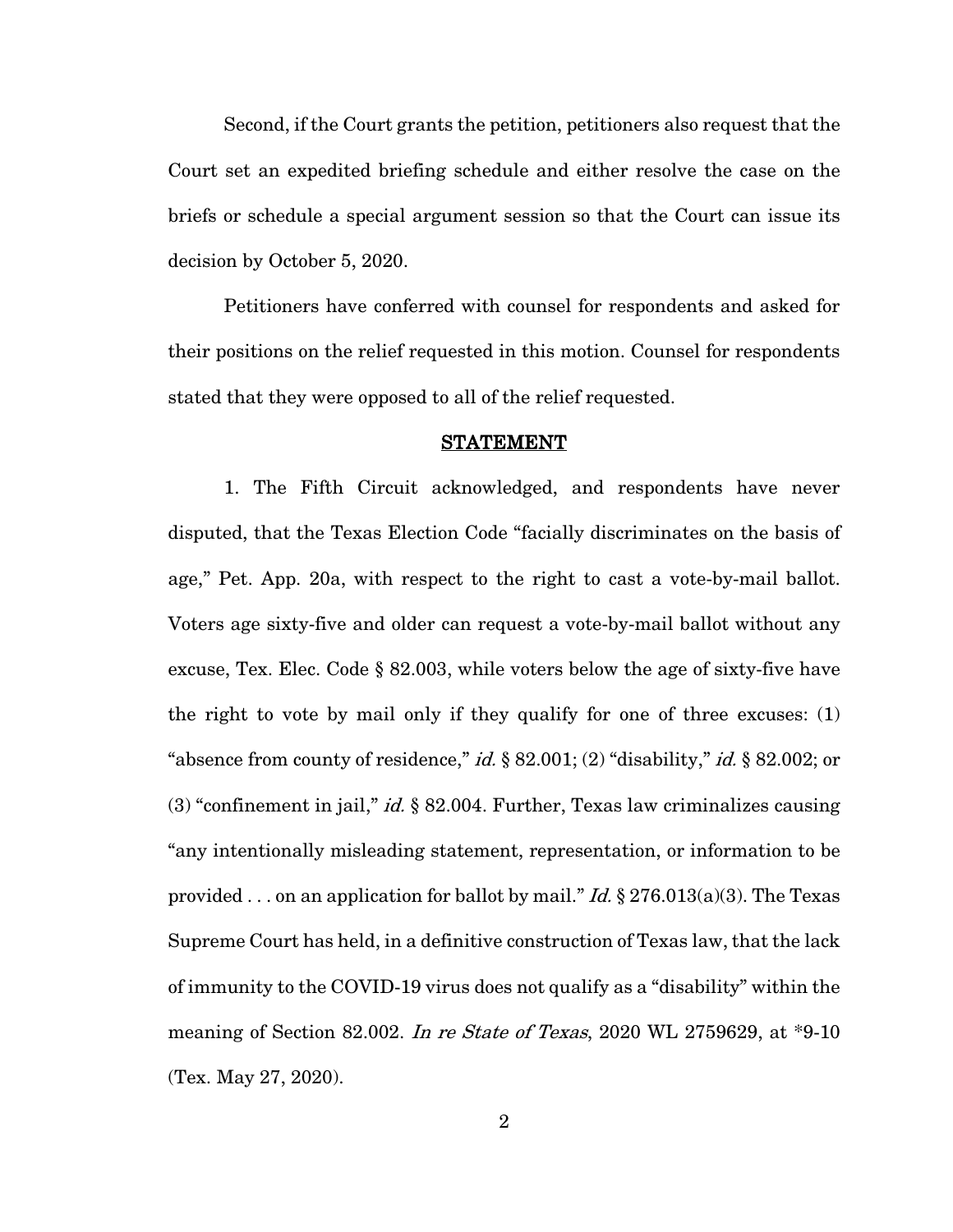2. As is relevant here, this lawsuit challenges Section 82.003's age restriction as a violation of the Twenty-Sixth Amendment. Petitioners filed suit on April 7, 2020, less than a month after Governor Greg Abbott declared a state of disaster due to COVID-19. They subsequently filed a motion for a preliminary injunction.

On May 19, after submission of written evidence and briefing and a hearing, the district court granted petitioners' motion for a preliminary injunction. Pet. App. 71a. Among other things, the district court held that Section 82.003 "violates the clear text of the Twenty-Sixth Amendment." Id. at 69a.

Respondents appealed to the Fifth Circuit and sought an emergency stay of the district court's preliminary injunction pending appeal emphasizing that "time is of the essence." Defendant-Appellants' Emergency Motion for Stay Pending Appeal and Temporary Administrative Stay 2, Texas Democratic Party v. Abbott, No. 20-50407 (5th Cir. May 20, 2019), BL-8.

On June 4, the Fifth Circuit panel granted respondents' motion for a stay. Pet. App. 2a. In that precedential opinion, the panel also found that McDonald v. Bd. of Elec. Comm'rs, 394 U.S. 802 (1969), a case construing the Fourteenth Amendment's Equal Protection Clause, should govern petitioners' Twenty-Sixth Amendment claim. *Id.* at 21a. The panel then held that the state had a rational basis for treating voters differently on the basis of age. Id. at 28a.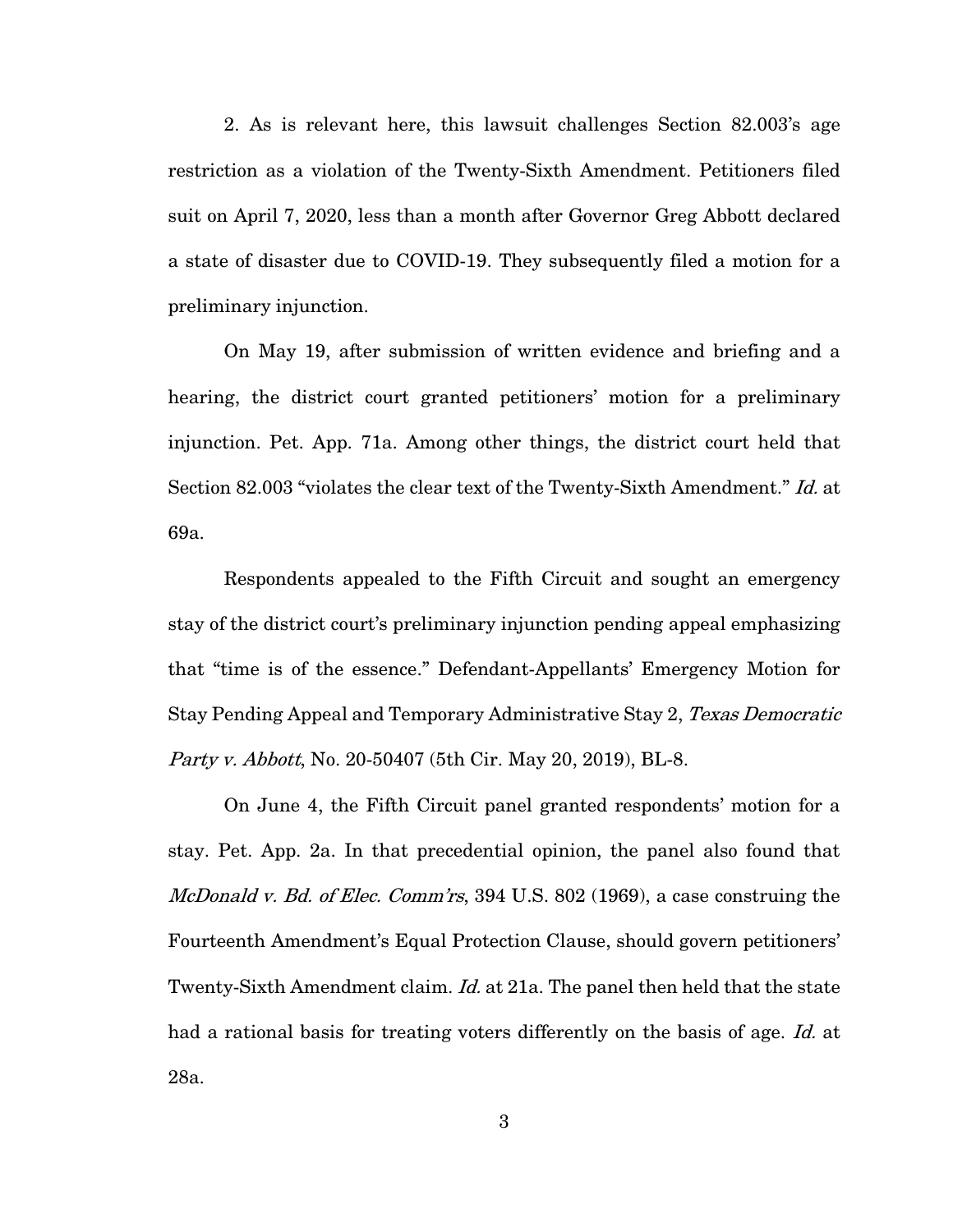#### ARGUMENT

Expedited consideration of the petition for a writ of certiorari before judgment is appropriate and necessary because (a) the question presented must be resolved before the middle of October, (b) this case is of great national significance, and (c) judicial economy would be best served by granting review now, because there is no need for any further proceedings in the courts below.

1. The question whether the Texas Election Code's discriminatory provision of no-excuse vote-by-mail ballots to those sixty-five and over (and denial of no-excuse vote-by-mail ballots to those younger than sixty-five) violates the Twenty-Sixth Amendment must be resolved by October, or millions of Texas voters will be forced to choose between an increased risk of contracting COVID-19 or being unable to exercise their fundamental right to vote. In Texas, applications for vote-by-mail ballots must be received by election officials no later than the 11th day before the election, which this year is October 23. See Tex. Elec. Code § 86.0015.

There are millions of voters in Texas under the age of sixty-five who would be able to obtain a no-excuse vote-by-mail ballot in the upcoming general election if Section 82.003's age restriction is held unconstitutional. But in the normal course of affairs, a response to the petition would not be due until July 20, 2020, and the case would not be conferenced until September 29, 2020. If review were granted, the briefing would not be concluded until after the November 3, 2020, general election.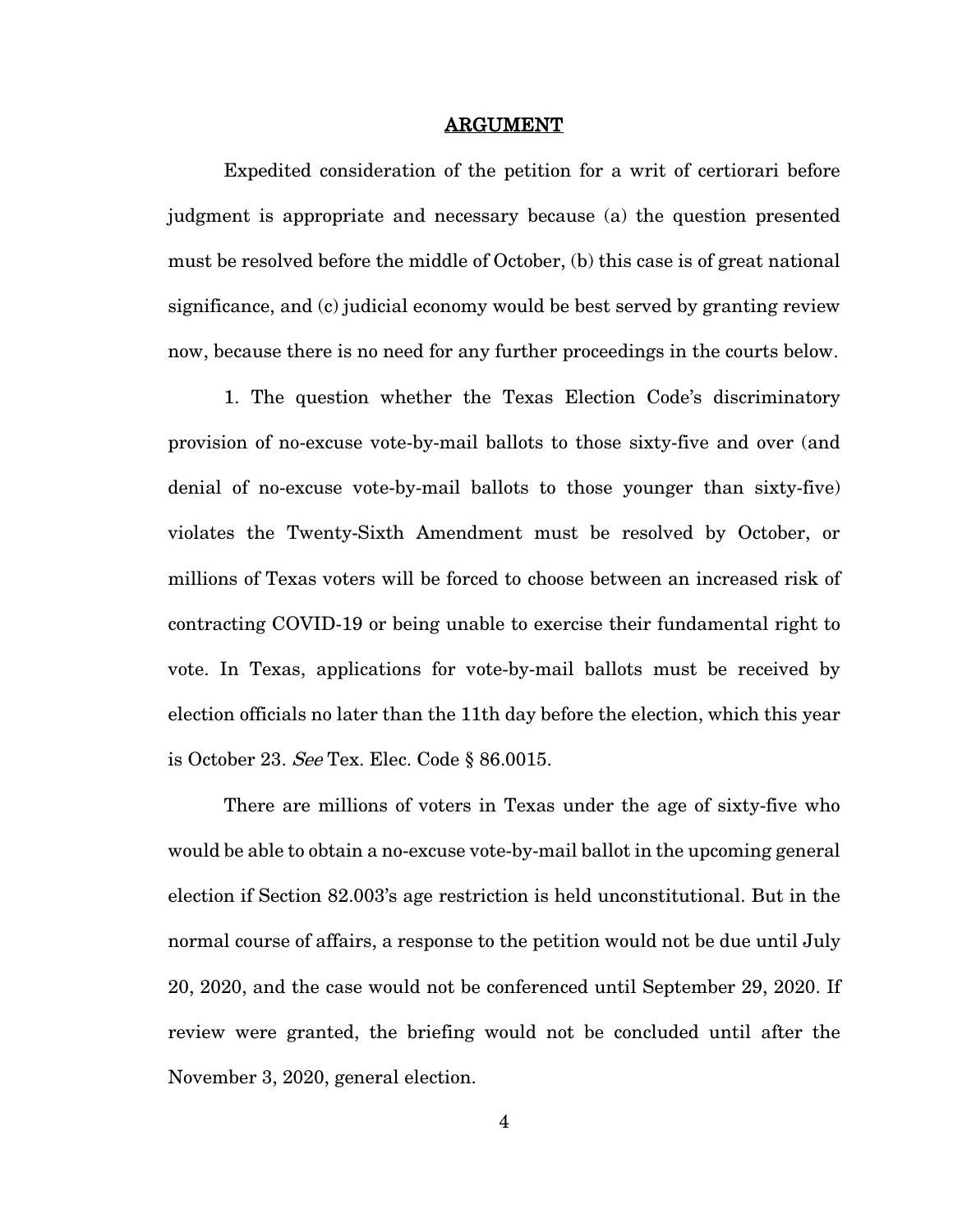2. This case involves an issue of great national significance. Whether a state can restrict vote-by-mail based on age alone has import not only to the health and safety of voters and their families in Texas but may also impact the ultimate results of the presidential election and other federal elections, in Texas and beyond. As this Court has made clear, "in the context of a Presidential election, state-imposed restrictions implicate a uniquely important national interest." Anderson v. Celebrezze, 460 U.S. 780, 794-95 (1983). There are several other states, including the two other states within the Fifth Circuit, that have age restrictions similar to Texas's. See La. Stat. Ann. § 18:1303J ("A person who has attained the age of sixty-five years or more may vote absentee by mail"); Miss. Code. Ann. § 23-15-627 (West) (providing that a voter must indicate an "appropriate reason" to receive an absentee ballot and that one such reason is "I am sixty-five (65) years of age or older.").

Moreover, COVID-19 has impelled many voters who were typically comfortable with in-person voting to seek an alternative way to cast their ballots this summer and fall. "[D]ue to the pandemic, voters fear going to public polling places. Their concerns are very real, and very well taken." Pet. App. 46a. Thus, the Court should anticipate Twenty-Sixth Amendment-based litigation in every state that restricts no-excuse vote-by-mail to an age-based subset of the citizenry. Indeed, such litigation has already begun. See, e.g., Tully v. Okeson, No. 1:20-cv-01271-JPH-DLP (S.D. Ind. 2020) (amended complaint filed May 4, 2020) (challenging Ind. Code  $\S$  3-11-10-24(a)(5)'s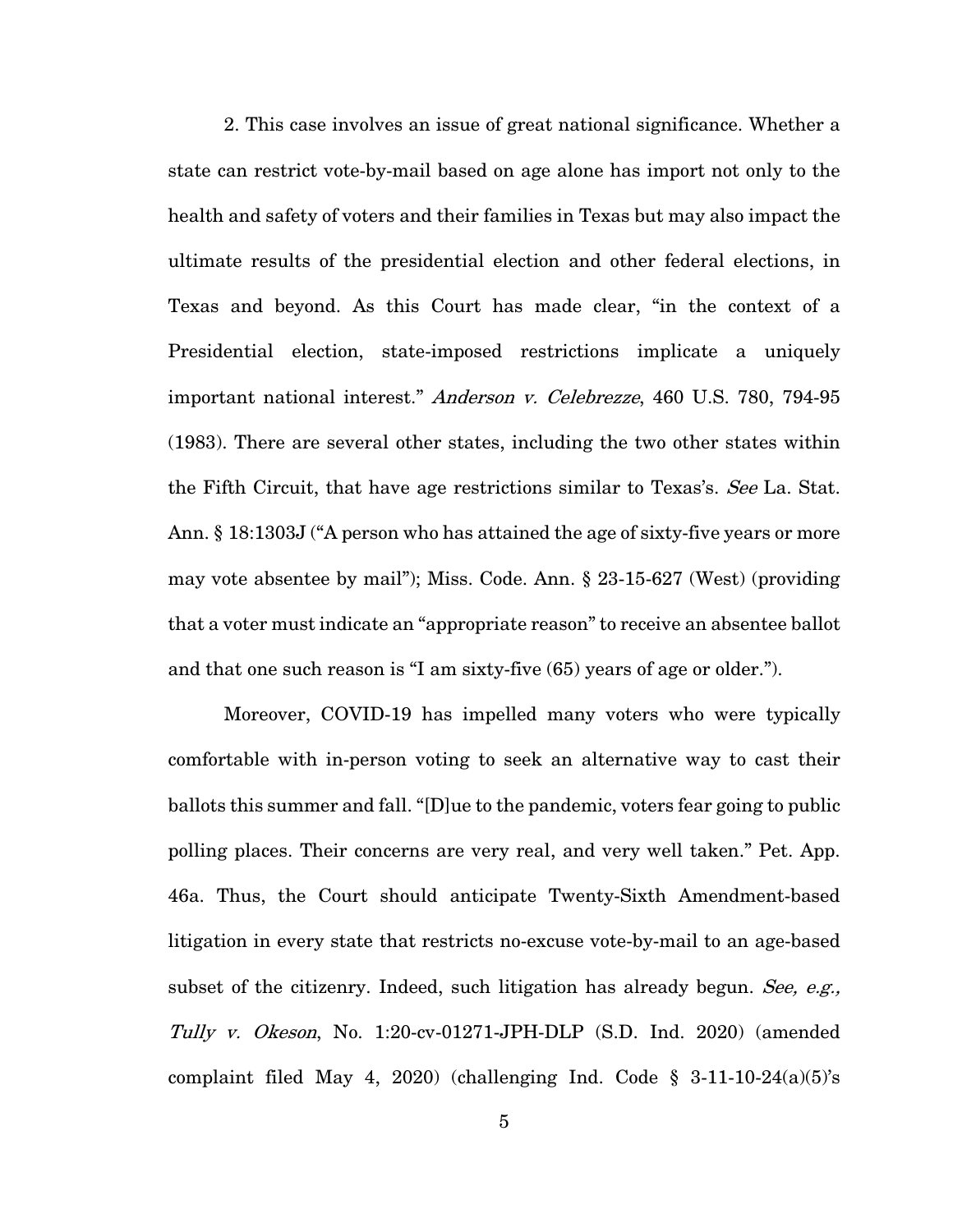limitation to "elderly" voters over the age of sixty-five). Given the great national significance of the question presented by this case, expedited consideration is warranted.

3. Judicial economy would be best served by resolving this question without further proceedings in the courts below. Answering the question presented requires no additional proceedings in the Fifth Circuit or the district court, nor does it require any evidence beyond that presented in the district Court. The question presented is "a pure issue of law, appropriate for [this Court's] immediate resolution," Nixon v. Fitzgerald, 457 U.S. 731, 743 n.23 (1982); see also Bostock v. Clayton Cty., Georgia, 2020 WL 3146686, at  $*3$  (U.S. June 15, 2020) (noting that when "the express terms" of the relevant federal law provide an answer, "[f]ew facts are needed to appreciate the legal question we face"). And given that the Fifth Circuit's decision is precedential, there is nothing more for the district court or court of appeals to decide with respect to application of the Twenty-Sixth Amendment; all future proceedings in the courts below are likely to be controlled by the opinion already issued by the Fifth Circuit. As in *Nixon*, "[e]specially in light of the Court of Appeals' nowbinding decision of the issue presented, concerns of judicial economy fully warrant our decision of the important question presented." 457 U.S. at 743 n.23.